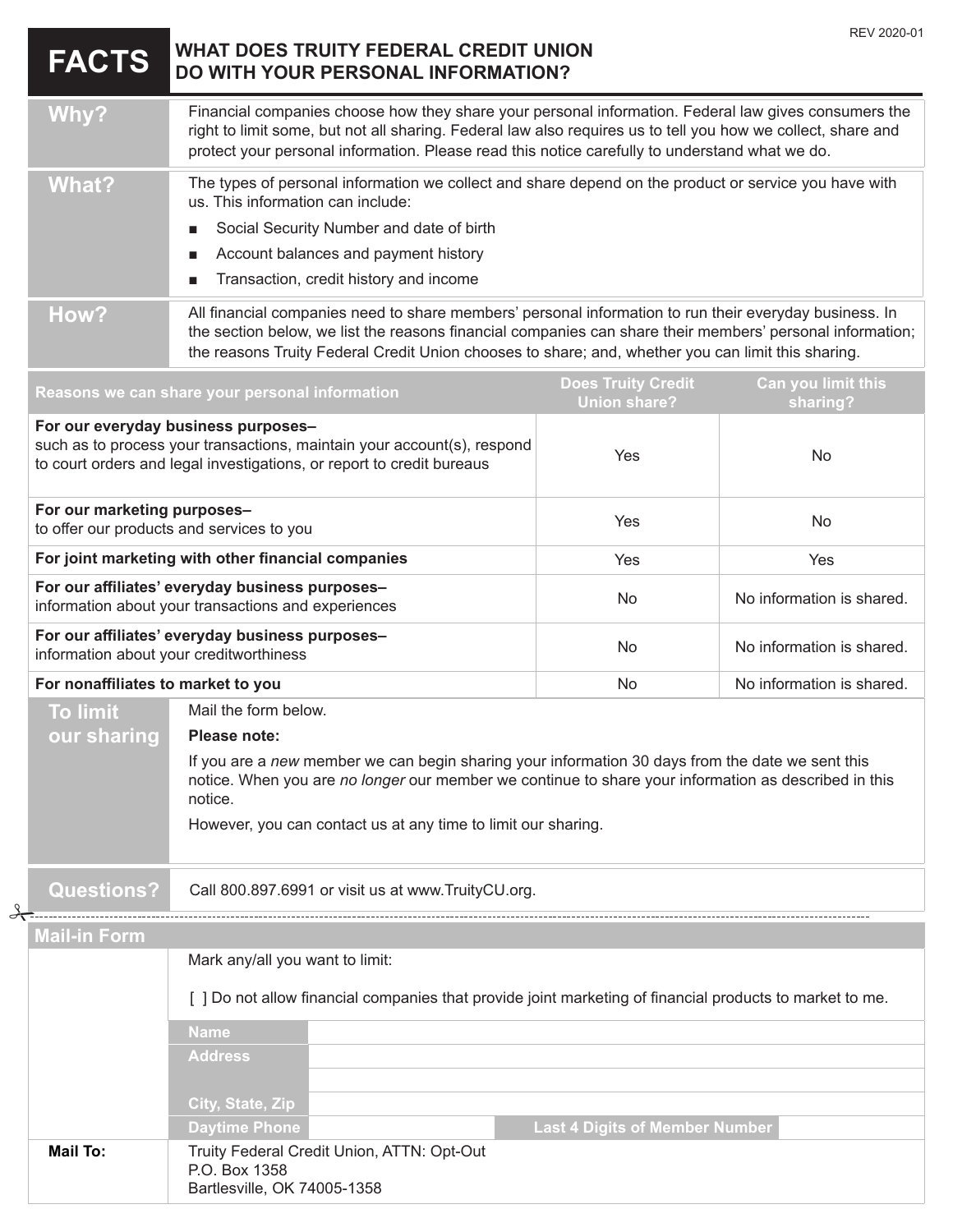## **Page 2 Who we are Who is providing this notice?** Truity Federal Credit Union **What we do How does Truity Federal Credit Union protect my personal information?** To protect your personal information from unauthorized access and use, we use security measures that comply with federal law. These measures include computer safeguards and secured files and buildings. **How does Truity Federal Credit Union collect my personal information?** We collect your personal information, for example, when you open an account or deposit money pay your bills or apply for a loan ■ use your credit or debit card We also collect your personal information from others, such as credit bureaus, or other companies. **Why can't I limit all sharing?** Federal law gives you the right to limit only ■ sharing for affiliates' everyday business purposes—information about your creditworthiness ■ affiliates from using your information to market to you sharing for nonaffiliates to market to you ■ state laws may give you additional rights to limit sharing (see below for more on your rights under state law) **What happens when I limit sharing for an account I hold jointly with someone else?** Your choice will apply to all account holders. **Definitions Affiliates** Companies related by common ownership or control. They can be financial and nonfinancial companies.

|                        | Truity Federal Credit Union does not have affiliates.<br>$\mathbf{r}$                                                       |
|------------------------|-----------------------------------------------------------------------------------------------------------------------------|
| <b>Nonaffiliates</b>   | Companies not related by common ownership or control. They can be financial<br>and nonfinancial companies.                  |
|                        | Truity Federal Credit Union does not share with nonaffiliates so they can<br>п<br>market to you.                            |
| <b>Joint Marketing</b> | A formal agreement between nonaffiliated financial companies that together<br>market financial products or services to you. |
|                        | Truity Federal Credit Union's joint marketing partners include insurance<br>п<br>companies.                                 |

#### **Other Important Information**

**For California Members.** We will not share personal information with nonaffiliates, except as permitted by law, such as to maintain your account or process your transactions. We also provide California residents a California notice for additional choices.

**For Vermont Members.** We will not share personal information with affiliates about your creditworthiness without your authorization.

**For Nevada Members.** This notice is being provided pursuant to state law. You may be placed on our internal do-not-call list by calling 800.897.6991. If you would like more information concerning our telemarketing practices, you may contact us at 800.897.6991. For more information on this Nevada law, please contact the Bureau of Consumer Protection, Office of the Nevada Attorney General, 555 E. Washington St., Suite 3900, Las Vegas, NV 89101; Phone number: 702.486.3132; Email: aginfo@ag.nv.gov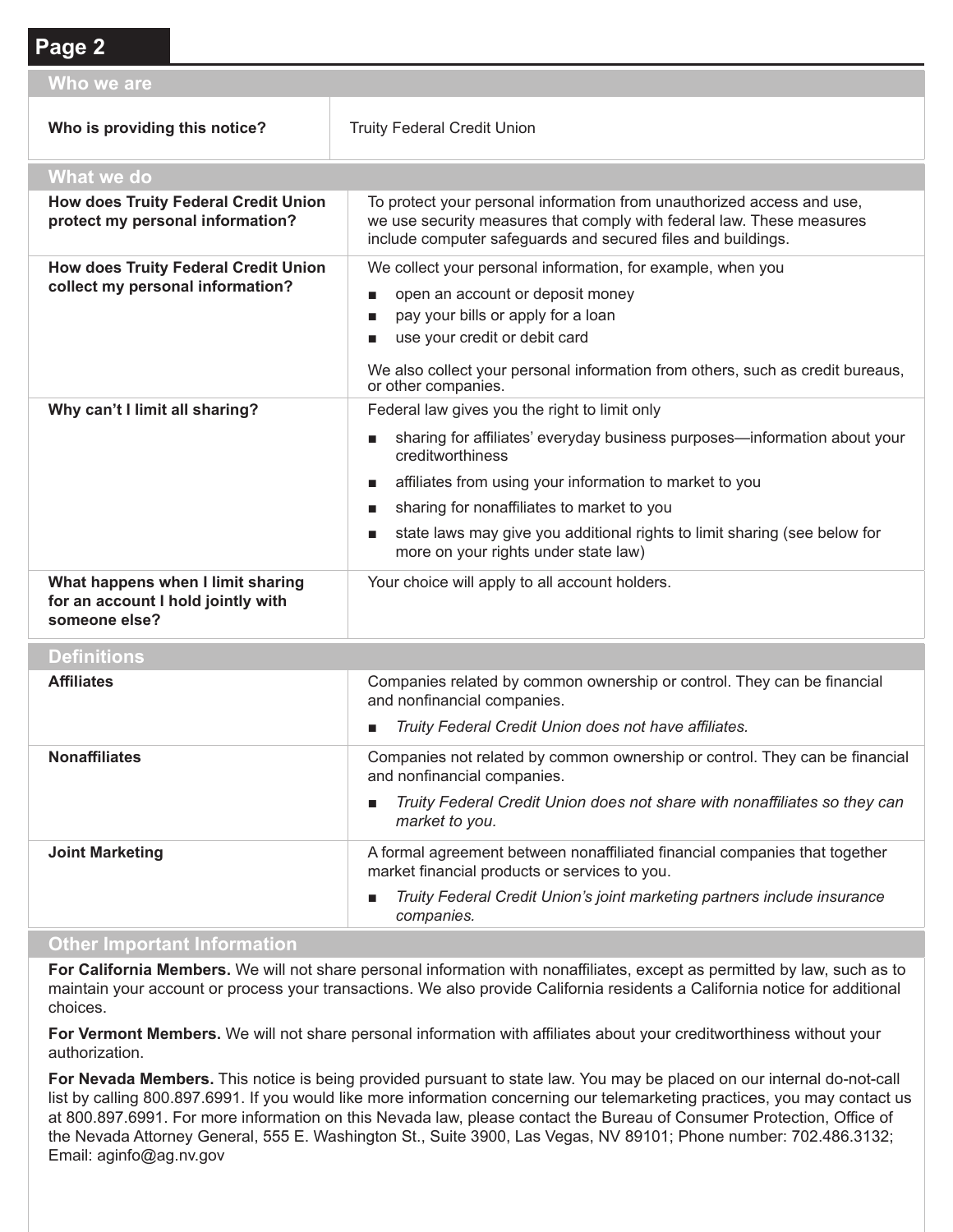

# **CALIFORNIA CONSUMER PRIVACY ACT DISCLOSURE**

## **Effective Date: 1-1-2020**

Your privacy is important to us. We do not sell your personal information and are committed to keeping your information secure. This California Consumer Privacy Act Disclosure (the "Disclosure") explains how Truity Credit Union collects, uses, and discloses personal information relating to California residents that is subject to the California Consumer Privacy Act of 2018 ("CCPA").

## **What is Personal Information?**

Under the CCPA, "Personal Information" is information that identifies, relates to, or could reasonably be linked with a particular California resident or household. The CCPA, however, does not apply to certain information, such as information subject to the Gramm-Leach-Bliley Act.

As a result, this Disclosure does not apply with respect to, for example, information that we collect about California residents who request or obtain our financial products and services for personal, family, or household purposes ("Individual Members"). For more information about how we collect, disclose, and secure information relating to our Individual Members, please refer to the Truity privacy policy.

## **Our Collection, Use, and Disclosure of Personal Information**

We collect Personal Information relating to California residents in a variety of contexts, including, for example, collecting Personal Information relating to individuals who may be eligible for Truity products or services but who do not have an existing customer or consumer relationship with us, apply for employment with us or who are our employees, vendors, contractors, or similar personnel, who are beneficiaries or dependents of our employees, or enter into our contests and promotions. The specific Personal Information that we collect, use, and disclose relating to a California resident will depend on our specific relationship or interaction with that individual.

In the past 12 months, we have collected the following categories of Personal Information relating to California residents:

- ▸ Identifiers, such as name, address and Social Security number;
- ▸ Personal information, as defined in the California safeguards law, such as contact information and financial information;
- ▸ Characteristics of protected classifications under California or federal law, such as sex and marital status;
- ▸ Commercial information, such as transaction and account information;
- ▸ Biometric information, such as fingerprints;
- ▸ Internet or network activity information, such as browsing history and interactions with our website;
- ▸ Geolocation data, such as device location;
- ▸ Audio, electronic, visual, or similar information, such as call and video recordings;
- ▸ Professional or employment-related information, such as work history and prior employer;
- ▸ Education information, such as school and date of graduation; and
- ▸ Inferences drawn from any of the Personal Information listed above to create a profile about, for example, an individual's preferences and characteristics.

The purposes for which we use Personal Information that we collect depends on our relationship or interaction with a specific California resident. We may use Personal Information to operate, manage, and maintain our business, to provide our products and services, for our employment and vendor management purposes, and to accomplish our business purposes and objectives, including, for example, using Personal Information to personalize, develop, and market our products and services, conduct research and data analysis, detect and prevent fraud, maintain our facilities, systems and infrastructure, perform accounting, audit, and other internal functions, such as internal investigations, comply with law, legal process, and internal policies, maintain business records, and exercise and defend legal claims.